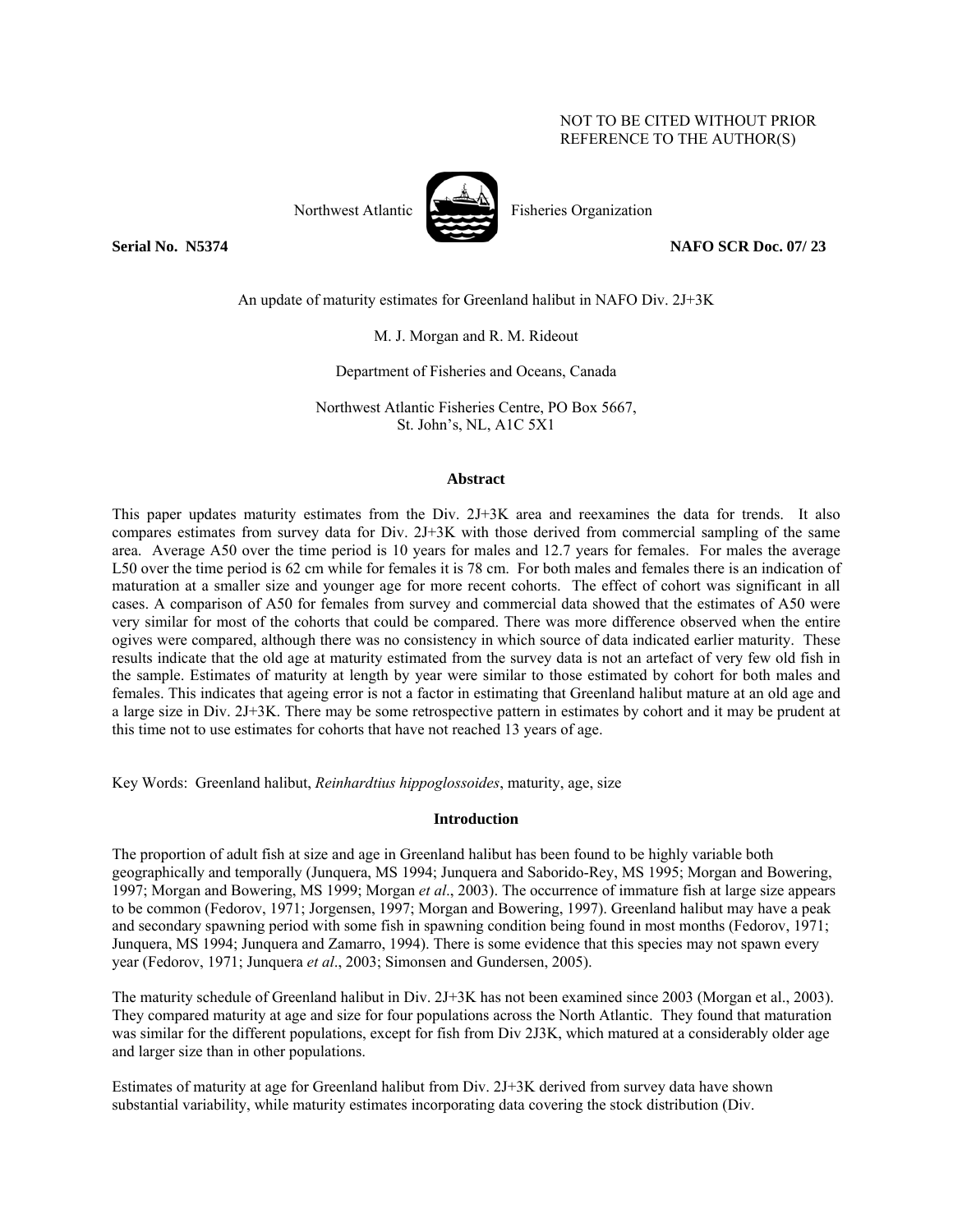2GHJ+3KLMNO) tended to be less variable (Morgan and Bowering, MS 2001). This lower variability, coupled with the apparent lack of trend in the Div. 2J+3K time series, led them to recommend the use of a single invariant maturity ogive, derived from data covering the entire stock area.

This paper updates maturity estimates from the Div. 2J+3K area and reexamines the data for trends. It also compares estimates from survey data for Div. 2J+3K with those derived from commercial sampling of the same area.

### Materials and Methods

Most data came from autumn surveys conducted by Canada from 1978 to 2006. Data from Div. 2J and Div. 3K were used. Available data from the commercial fishery in the same area were also examined. Fish were assigned to the categories immature (juvenile) or mature (adult) according to the classification of Tempelman et. al. (1978). All data were collected in a length stratified manner, and for the survey data, bias was removed using the method of Morgan and Hoenig (1997).

Maturities were modelled by sex using a generalized linear model with a logit link function and binomial error (McCullagh and Nelder, 1983; SAS Institute Inc., 1993). Length or age was modelled as a continuous variable, with each cohort fitted separately. For the logit link function,

$$
g(\mu) = \log\left(\frac{\mu}{1-\mu}\right)
$$
  
and  $\mu^{-1} = \left(\frac{1}{1 + \exp(-\eta)}\right) = proportion mature$ 

where  $\eta = \tau + \gamma A$ ,  $\tau$  is an intercept,  $\gamma$  age or length effect, A is age or length.

In addition the significance of cohort effects was tested using generalized linear models of the same form. Cohort was assumed to be a class variable and significance was tested after first removing the effect of age or length (Type l analysis) using a model of the form:  $η = τ + γA + β, τ$  is an intercept,  $γ$  age effect, A is age or length, and β is the cohort effect. This tests to see if there is variation that can be explained by cohort after the variation that can be explained by age or length is removed. This does not test for a significant interaction between cohort and the slope (age or length)

Data from the research vessel surveys does not contain many older fish. This has led to speculation that the old age at maturation is an artefact of having few older ages in the estimation. To shed some light on this issue, estimates of maturity at age were produced from commercial data which should have more observations from older fish and compared to the estimates from the autumn survey.

Ageing error could also introduce a bias in the estimates, not only at age, but also at length since estimation at length is also carried out by cohort. To investigate this, estimates of maturity at length were produced by year, where age does not enter any calculations.

In estimating maturity by cohort, estimates are updated with each additional year until the cohort has finished maturing. Depending on the year to year variability, this can result in a 'retrospective pattern' in the maturities. To examine if this is a problem with Greenland halibut from the RV survey, proportion mature at age was estimated for 3 cohorts (1991, 1992, and 1994), removing one year's data each time. This was done from 2006 to 2003, except for the 1994 cohort which did not have a significant model fit until 2005.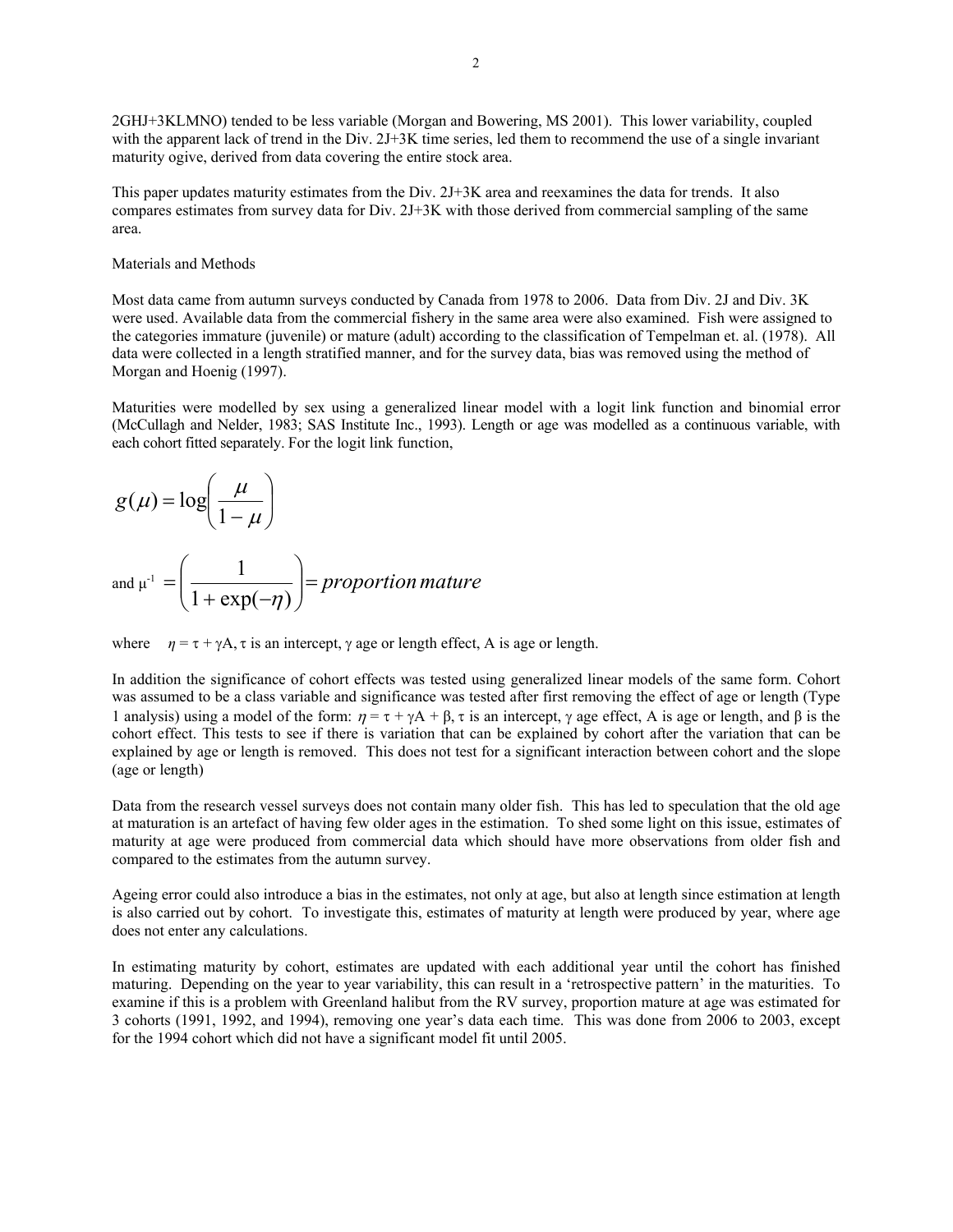#### **Results and Discussion**

Estimates of maturity at age and size for Div. 2J+3K Greenland halibut are consistent with previous estimates for this area (Morgan et al, 2003). Average A50 over the time period is 10 years for males and 12.7 years for females (Fig. 1). The observed and predicted proportions mature at age for females are presented in Figure 2. Only ages that occurred in the data are shown. In most cases the model appears to fit the observed data fairly well.

For males the average L50 over the time period is 62 cm while for females it is 78 cm (Fig. 3). For both males and females there is an indication of maturation at a smaller size and younger age for more recent cohorts. For males A50 in the first half of the time series was 10.5 years, while in the second have it has been 9.8. For females the equivalent values are 13 and 12 years. Length at 50% maturity for females has decreased from 80 to 75 cm from the first to the second half of the time series while for males the decrease has been only 2 cm from 63 to 61 cm. The effect of cohort was significant in all cases:

Males length

|                |           |        |     |                                |                    |         |        | Chi-                |        |
|----------------|-----------|--------|-----|--------------------------------|--------------------|---------|--------|---------------------|--------|
| Source         | Deviance  |        |     | Num DF Den DF F Value $Pr > F$ |                    |         |        | Square $Pr > ChiSq$ |        |
| Intercept      | 3692.9381 |        |     |                                |                    |         |        |                     |        |
| length         | 1066.4771 | 1      | 657 | 2486.07                        | < 0001             | 2486.07 |        | < 0.001             |        |
| cohort         | 694.1001  | 25     | 657 | 14.10                          | < 0001             | 352.47  |        | < 0.001             |        |
| Females length |           |        |     |                                |                    |         |        |                     |        |
|                |           |        |     |                                |                    |         |        |                     | $Chi-$ |
| Source         | Deviance  |        |     | Num DF Den DF F Value $Pr > F$ |                    |         | Square | Pr > ChiSa          |        |
| Intercept      | 7494.5060 |        |     |                                |                    |         |        |                     |        |
| length         | 802.4385  |        | 1   | 853                            | 7622.42            |         | < 0001 | 7622.42             | < 0001 |
| cohort         | 748.8872  |        | 26  | 853                            | 2.35               | 0.0002  |        | 61.00               | 0.0001 |
| Males age      |           |        |     |                                |                    |         |        |                     |        |
|                |           |        |     |                                |                    |         |        | $Chi-$              |        |
| Source         | Deviance  | Num DF |     | Den DF                         | $F$ Value $Pr > F$ |         |        | Square $Pr > ChiSq$ |        |
| Intercept      | 1761.7468 |        |     |                                |                    |         |        |                     |        |
| age            | 513.0657  |        | 210 | 716.27                         | < 0.001            | 716.27  |        | < 0001              |        |

Females age

|        |                                                             |    |                                       |        |        | $Chi-$      |  |
|--------|-------------------------------------------------------------|----|---------------------------------------|--------|--------|-------------|--|
| Source | Deviance Num DF Den DF F Value $Pr > F$ Square $Pr > ChiSq$ |    |                                       |        |        |             |  |
|        | Intercept $6906.3599$                                       |    |                                       |        |        |             |  |
| age    | 844.7738 1                                                  |    | $296$ $2532.10$ $\leq 0001$ $2532.10$ |        |        | $\leq 0001$ |  |
| cohort | 708.5948                                                    | 25 | 296 2.28                              | 0.0007 | -56.89 | 0.0003      |  |

cohort 366.0930 22 210 3.83 <.0001 84.31 <.0001

This is in contrast to the study of Morgan and Bowering (MS 2001) that found little indication of a trend in maturation for this population.

Canadian autumn RV surveys tended to sample few fish older than 12, particularly for recent cohorts (Table 1 and 2). This could potentially lead to a bias in the estimated proportion mature at age. Samples from the commercial fishery tended to have more samples of older fish (Table 3). For the cohorts where estimated proportion mature could be compared the average percentage of 6+ that was 12 or older was 22% for the commercial data and only 2.6% from the RV survey data. For cohorts from 1985 to 1994 only 3 female fish were older than 14 in the RV data while 49 were older than 14 in those cohorts in the commercial data. Most fish above age 14 in the commercial data were classed as adults.

A comparison of A50 for females from the two data sources showed that the estimates were very similar for most of the cohorts that could be compared (Fig. 4). Notable exceptions are the 1985 and 1986 cohorts. On average the A50 from the survey was higher than from the commercial sample (12.5 vs 11.6) but for most cohorts the difference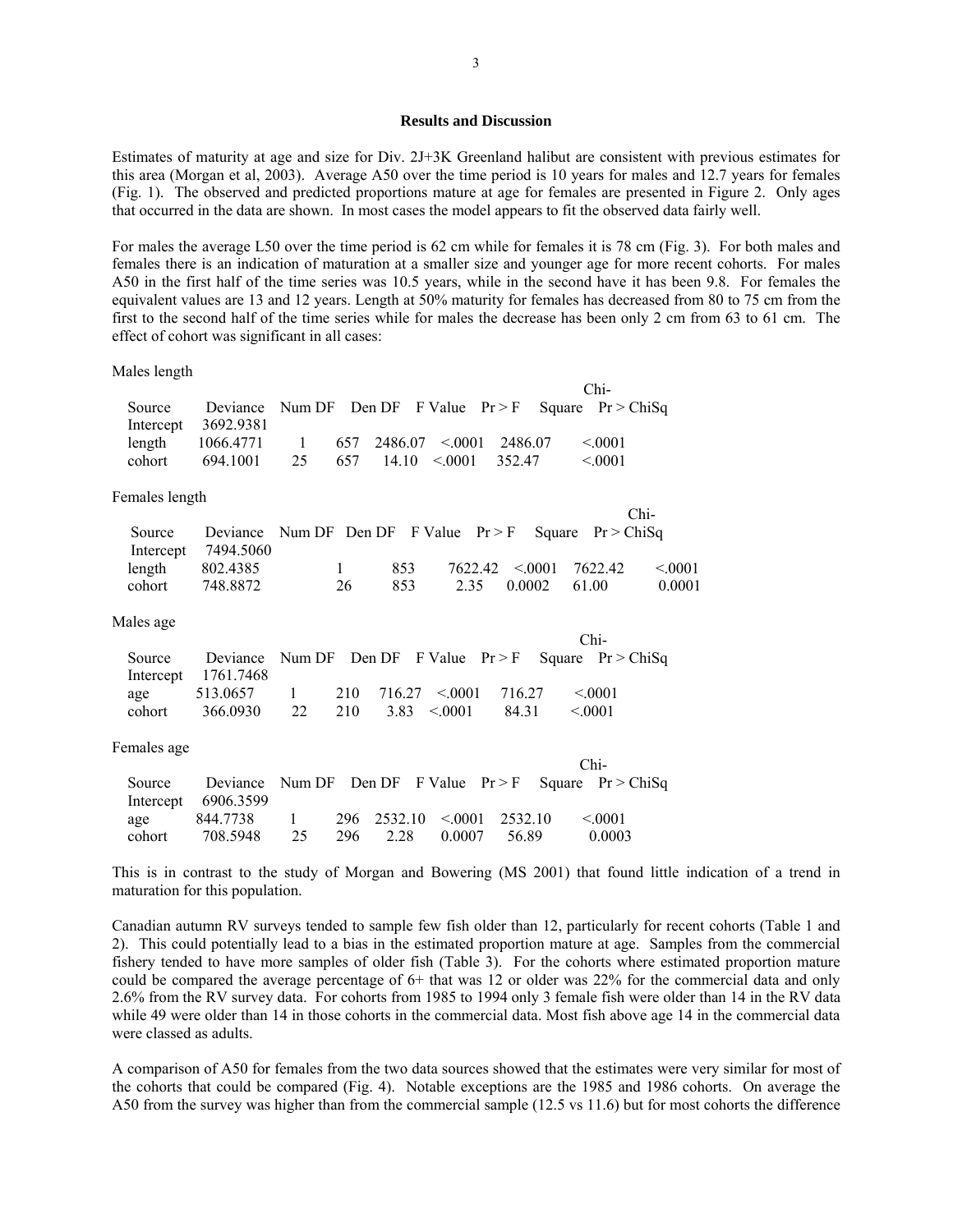was less than one year and for 3 of the 8 cohorts that could be compared the A50 was slightly higher from the commercial data. The low sample size for older fish is reflected in larger fiducial limits for the estimates from the RV survey. When the entire ogive is compared between survey and commercial data, differences appear to be somewhat greater for some cohorts (Fig. 5). One again in some cases maturation was estimated to be younger using the commercial data and sometimes younger using the RV data. The 1985 and 1986 cohorts show the most difference, while the other 6 cohorts that could be compared are very similar. While there are no doubt fish older than those sampled in the commercial fishery, these results indicate that the old age at maturity estimated from the survey data is not an artefact of very few old fish in the sample.

Another source of error could be ageing error. If this is the case then estimates of proportion mature at length by cohort (which are classified into cohorts based on age) could be different from estimates at length by year, where age is not a consideration. Estimates of maturity at length by year were similar to those estimated by cohort for both males and females (Fig. 6). For males the average L50 over the time period was 62 cm when estimated by cohort and 61 cm when estimated by year. For females the L50 was 78 cm when estimated by cohort and the same (78 cm) when estimated by year. This indicates that ageing error is not a factor in estimating that Greenland halibut mature at an old age and a large size in Div. 2J+3K.

A retrospective analysis of the estimated proportion mature at age for female Greenland halibut shows that there can be some change in estimates as more data are added (Fig. 7). There is no change for the 1991 cohort from ages 12 through 14 (no model fit is shown for 2006 as the 1991 cohort was not sampled in the 2006 survey). However, both the 1992 and 1994 cohorts show some change. However, there is little change in estimates for the 1992 cohort after age 13. It might be prudent not to use estimates for the 1994 cohort at this time, as this cohort was only age 12 in 2006 and estimates may change with the addition of more data at older ages.

In summary, there appears to be some decrease in age and size at maturity for both male and female Greenland halibut in Div. 2J+3K in recent cohorts. Estimates from RV survey data are similar to estimates derived from commercial data, indicating that a lack of sampling at older ages is not causing the estimates from RV data to be biased towards larger sizes and older ages. The similarity in length at maturity estimated by year or by cohort indicates that the estimates are not biased by ageing error. There may be some retrospective pattern in estimates by cohort and it may be prudent at this time not to use estimates for cohorts that have not reached 13 years of age.

#### **References**

FEDOROV, K. Ye. 1971. The state of the gonads of the Barents Sea Greenland halibut (*Reinhardtius hippoglossoides* (Walb.)) in connection with the failure to spawn. *J. Ichth*., **11**: 673-682.

JØRGENSEN, O. 1997. Movement patterns of Greenland halibut, *Reinhardtius hippoglossoides* (Walbaum), at West Greenland, as inferred from trawl survey distribution and size data. *J. Northw. Atl. Fish. Sci*., **21**: 23-37.

JUNQUERA, S. MS 1994. Analysis of the variations in the spatial distribution and spawning of the Greenland halibut in Divisions 3LMN (1990-93). *NAFO SCR Doc*., No. 25, Serial No. N2391, 12 p.

JUNQUERA, S., and J. ZAMARRO. 1994. Sexual maturity and spawning of Greenland halibut (*Reinhardtius hippoglossoides*) from Flemish Pass area. *NAFO Sci. Coun. Studies*, **20**: 47-52.

JUNQUERA, S., and F. SABORIDO-REY. MS 1995. Temporal and spatial variation in length at maturity in 3LM and 3NO Greenland halibut. *NAFO SCR Doc.,* No. 29, Serial No. N2538, 6 p.

JUNQUERA, S., E. ROMÁN, J. MORGAN, M. SAINZA, and G. RAMILO. 2003. Time scale of ovarian maturation in Greenland halibut (*Reinhardtius hippoglossoides* Walbaum). *ICES J. Mar. Sci.,* **60**: 767-773.

MCCULLAGH, P., and NELDER, J.A. 1983. Generalized linear models. London, Chapman and Hall.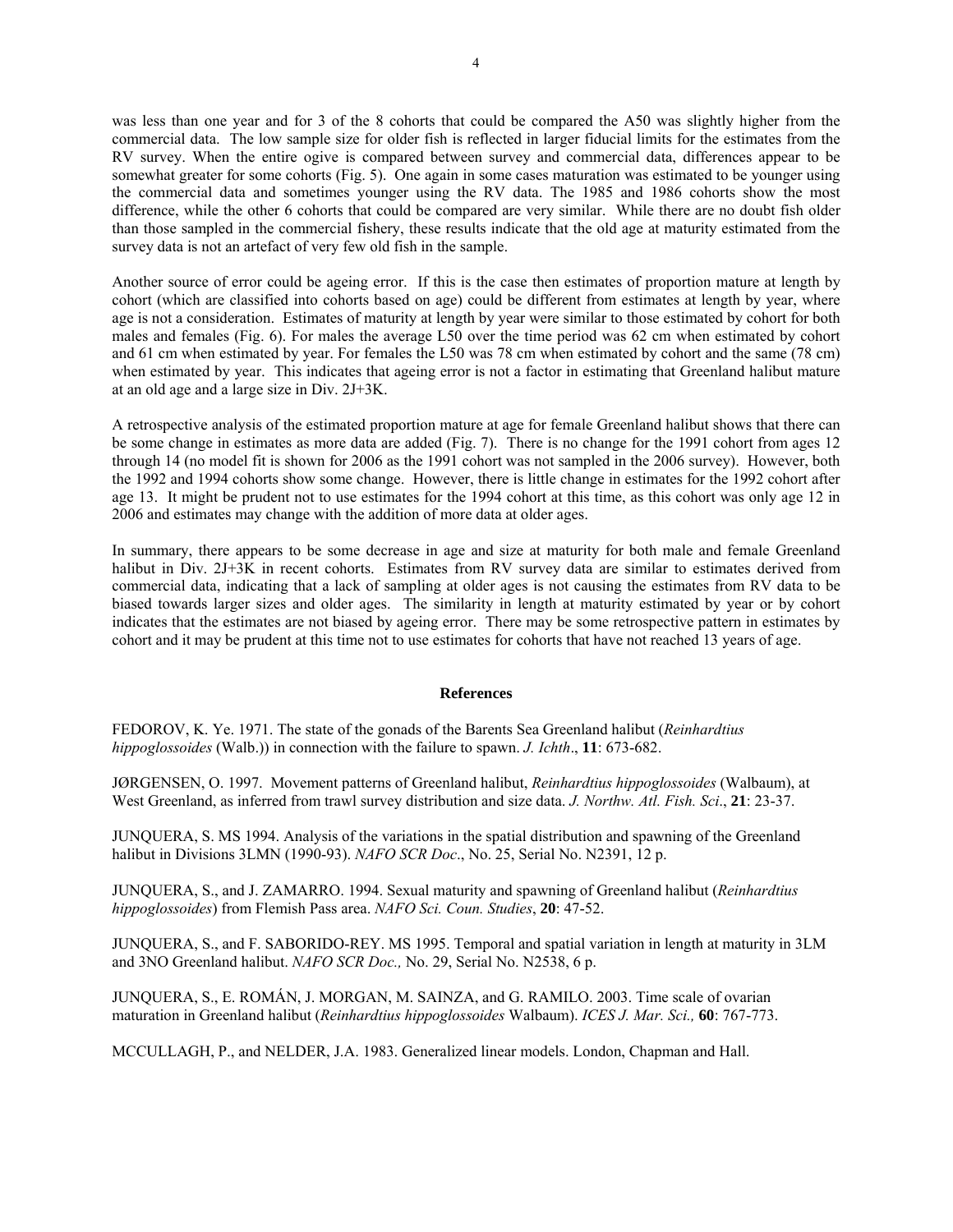MORGAN, M. J., and W. R. BOWERING. 1997. Temporal and geographic variation in maturity at length and age of Greenland halibut (*Reinhardtius hippoglossoides*) from the Canadian north-west Atlantic with implications for fisheries management. *ICES J. Mar. Sci*., **54**: 875-885.

MORGAN, M. J., and W. R. BOWERING. MS 1999. Estimates of maturity of Greenland halibut from surveys covering different portions of the stock area. *NAFO SCR Doc.,* No. 9, Serial No. N4056, 11 p.

MORGAN, M. J., and W. R. BOWERING. MS 2001. Further comparisons of estimates of maturity of Greenland halibut from 'synoptic' surveys. *NAFO SCR Doc.,* No. 49, Serial No. N4427, 10 p.

MORGAN, M. J., and J. M. HOENIG. 1997. Estimating age at maturity from length stratified sampling. *J. Northw. Atl. Fish. Sci*., **21**: 51-63.

MORGAN, M. J., W. R. BOWERING, A. C. GUNDERSEN, Å. HØINES, B. MORIN, O. SMIRNOV, and E. HJØRLEIFSSON. 2003. A comparison of the maturation of Greenland halibut (*Reinhardtius hippoglossoides*) from populations throughout the north Atlantic. *J. Northw. Atl. Fish. Sci*., **31**: 99-112.

SAS INSTITUTE INC. 1993. SAS technical report P-243, SAS/STAT software: the genmod procedure, release 6.09. Cary, NC, SAS Institute Inc.

SIMONSEN, C. S., and A. C. GUNDERSEN. 2005. Ovary development in Greenland halibut *Reinhardtius hippoglossoides* in west Greenland waters. *J. Fish. Biol*., **67**: 1299-1317.

TEMPLEMAN, W. 1973. Distribution and abundance of the Greenland halibut, *Reinhardtius hippoglossoides* (Walbaum), in the northwest Atlantic. *ICNAF Res. Bull.,* **10**: 83-98.

TEMPLEMAN, W., V. M. HODDER, and R. WELLS. 1978. Sexual maturity and spawning in haddock, *Melanogrammus aeglefinus*, of the southern Grand Bank. *ICNAF Res. Bull.*, **13**: 53-65.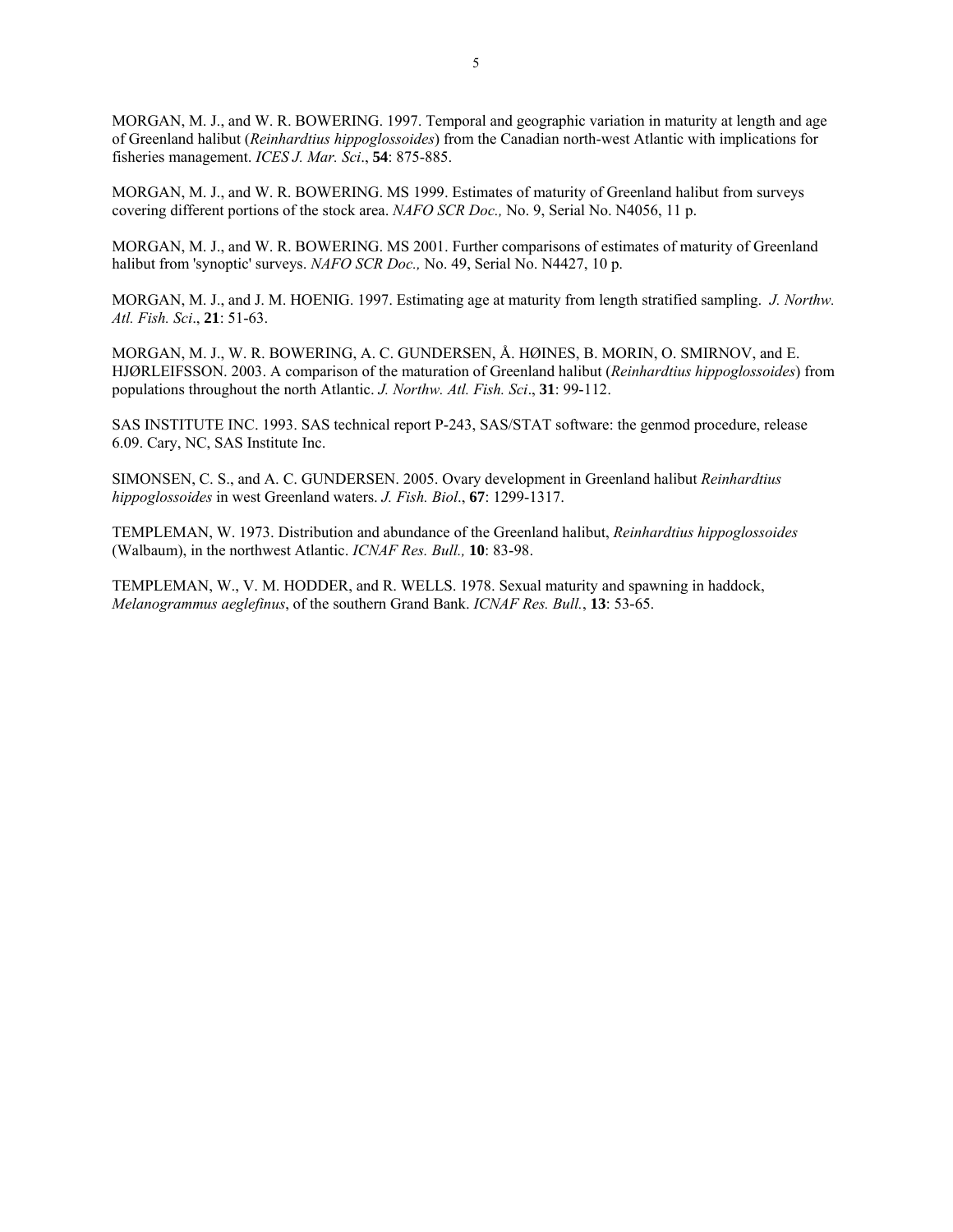| Age            |                |          |   |          |      |   |      |    |                | Cohort         |      |      |    |        |      |     |      |          |    |      |           |
|----------------|----------------|----------|---|----------|------|---|------|----|----------------|----------------|------|------|----|--------|------|-----|------|----------|----|------|-----------|
|                | 1965           | 1966     |   |          | 1967 |   | 1968 |    | 1969           |                | 1970 | 1971 |    |        | 1972 |     | 1973 | 1974     |    | 1975 |           |
|                | M              |          | M |          | M    |   | M    |    | M              |                | M    |      | M  |        | M    |     | M    |          | M  |      | M         |
| $\mathbf 0$    |                |          |   |          |      |   |      |    |                |                |      |      |    |        |      |     |      |          |    |      |           |
| 1              |                |          |   |          |      |   |      |    |                |                |      |      |    |        |      |     |      |          |    |      |           |
| $\overline{2}$ |                |          |   |          |      |   |      |    |                |                |      |      |    |        |      |     |      |          |    |      |           |
| 3              |                |          |   |          |      |   |      |    |                |                |      |      |    |        |      |     |      |          |    | 142  |           |
| 4              |                |          |   |          |      |   |      |    |                |                |      |      |    |        |      |     |      | 159      | -3 | 120  |           |
| 5              |                |          |   |          |      |   |      |    |                |                |      |      |    |        |      | 138 | 6    | 148      | 19 | 168  | - 3       |
| 6              |                |          |   |          |      |   |      |    |                |                |      |      |    | 112 23 |      | 127 | 38   | 174      | 9  | 164  | 8         |
| 7              |                |          |   |          |      |   |      |    |                |                |      | 106  | 33 | 62     | 56   | 127 | 35   | 164      | 11 | 129  | $\Omega$  |
| 8              |                |          |   |          |      |   |      |    |                | 57             | 35   | 47   | 26 | 66     | 35   | 91  | 20   | 179      | 6  | 153  | 10        |
| 9              |                |          |   |          |      |   |      | 17 | 25             | 21             | 30   | 23   | 21 | 31     | 18   | 104 | 21   | 90       | 27 | 73   | 23        |
| 10             |                |          |   |          |      | 7 | 15   | 10 | 33             | 4              | 15   | 9    | 10 | 42     | 39   | 7   | 14   | 12       | 8  | 36   | <b>18</b> |
| 11             |                |          |   | 6        | 8    | 1 | 19   | 2  | 4              | $\overline{2}$ | 4    | 7    | 31 | 3      | 9    |     | -3   | 6        | -3 |      | 2 3       |
| 12             |                |          | 1 | $\Omega$ | 4    | 0 | 3    |    |                | $\Omega$       | 2    | 1    | 3  |        |      | 1   | 1    | $\Omega$ | 1  | 0    |           |
| 13             | 0 <sub>1</sub> | $\Omega$ | 2 |          | 1    |   |      |    | $\overline{0}$ | $\Omega$       | -1   |      |    |        |      |     |      |          |    |      |           |
| 14             |                |          |   |          |      | 0 | 1    | 0  | 1              |                |      |      |    |        |      |     |      |          |    |      |           |

Table 1. Number of males from each cohort that were examined for maturity and age from Canadian autumn RV surveys from 1978-2006. I indicates immature and M mature.

Table 1. continued…

| Age            |          |                 |       |                |       |                |       |          |              |                | Cohort          |      |     |                |                 |                |          |          |          |                |                 |          |
|----------------|----------|-----------------|-------|----------------|-------|----------------|-------|----------|--------------|----------------|-----------------|------|-----|----------------|-----------------|----------------|----------|----------|----------|----------------|-----------------|----------|
|                |          | 1976            |       | 1977           |       | 1978           |       | 1979     |              | 1980           |                 | 1981 |     | 1982           |                 | 1983           |          | 1984     | 1985     |                | 1986            |          |
|                |          | M               |       | M              |       | M              |       | M        |              | M              |                 | M    |     | M              |                 | M              |          | M        |          | M              |                 | Μ        |
| $\mathbf 0$    |          |                 |       |                | 4     | $\Omega$       |       |          |              |                |                 |      |     |                |                 |                |          |          | 7        | $\Omega$       | 3               | $\Omega$ |
| 1              |          |                 | 6     | $\mathbf 0$    | 50 0  |                | 37 0  |          | 56 0         |                | 35 0            |      |     | 7 <sub>0</sub> | 26 <sub>0</sub> |                | 74 0     |          | 86       | $\Omega$       | 25 <sub>0</sub> |          |
| $\overline{2}$ | 84 0     |                 | 96    | $\Omega$       | 79    | $\overline{0}$ | 124 0 |          | 71           | $\overline{0}$ | 30 <sub>0</sub> |      | 75  | $\Omega$       | 112 0           |                | 76 0     |          | 80       | $\Omega$       | 92 0            |          |
| 3              | 156 1    |                 | 145   | $\Omega$       | 154 0 |                | 136 0 |          | 89 0         |                | 97 0            |      | 98  | $\Omega$       | 90 0            |                | 138 0    |          | 105 0    |                | 59 0            |          |
| $\overline{4}$ | 140 0    |                 | 158   | $\overline{0}$ | 135 0 |                | 136 0 |          | 138 0        |                | 1200            |      | 134 | $\Omega$       | 115 0           |                | 121 0    |          | 1010     |                | 98 0            |          |
| 5              | 189 1    |                 | 166 0 |                | 149 0 |                | 185 0 |          | 187 0        |                | 124 0           |      | 121 | - 0            | 125 0           |                | 84 0     |          | 71       | $\mathbf 1$    | 79 0            |          |
| 6              | 142 0    |                 | 136   | 1              | 1170  |                | 153 0 |          | 136 0        |                | 144 0           |      | 134 | 1              | 57              | $\overline{1}$ | 61 0     |          | 73       | $\Omega$       | 68 0            |          |
| 7              | 160 1    |                 | 114   | $\overline{2}$ | 132 2 |                | 135 3 |          | 154 3        |                | 143             | -6   | 71  | -1             | 72 2            |                | 67 0     |          | 74       | 3              | 51 3            |          |
| 8              | 123      | 15 <sup>1</sup> | 113   | 9              | 101   | 6              | 141   | 12       | 90           | 12             | 63              | 5    | 47  | 6              | 18 1            |                | 11       | $\Omega$ | 23       | -1             | 25 <sub>2</sub> |          |
| 9              | 83       | 14              | 48    | 18             | 60    | 24             | 22    | 10       | 18           | 3              | 8               | 5    | 4   | $\overline{2}$ |                 |                | 3        | 1        |          | 3 <sub>0</sub> |                 |          |
| 10             | 9        | 10              | 14    | 7              | 4     | 5              | 1.    | $\Omega$ | $\mathbf{1}$ | 3              |                 |      |     |                |                 |                | $\Omega$ |          |          |                | 3 0             |          |
| 11             |          |                 | 1     | $\overline{2}$ |       |                |       |          |              |                |                 |      |     |                |                 |                |          |          | $\Omega$ | 1              | 0               |          |
| 12             | $\Omega$ | $\mathbf 1$     |       |                |       |                |       |          |              |                |                 |      |     |                |                 |                |          |          |          |                |                 |          |
| 13             |          |                 |       |                |       |                |       |          |              |                |                 |      |     |                |                 |                |          |          |          |                |                 |          |
| 14             |          |                 |       |                |       |                |       |          |              |                |                 |      |     |                |                 |                |          |          |          |                |                 |          |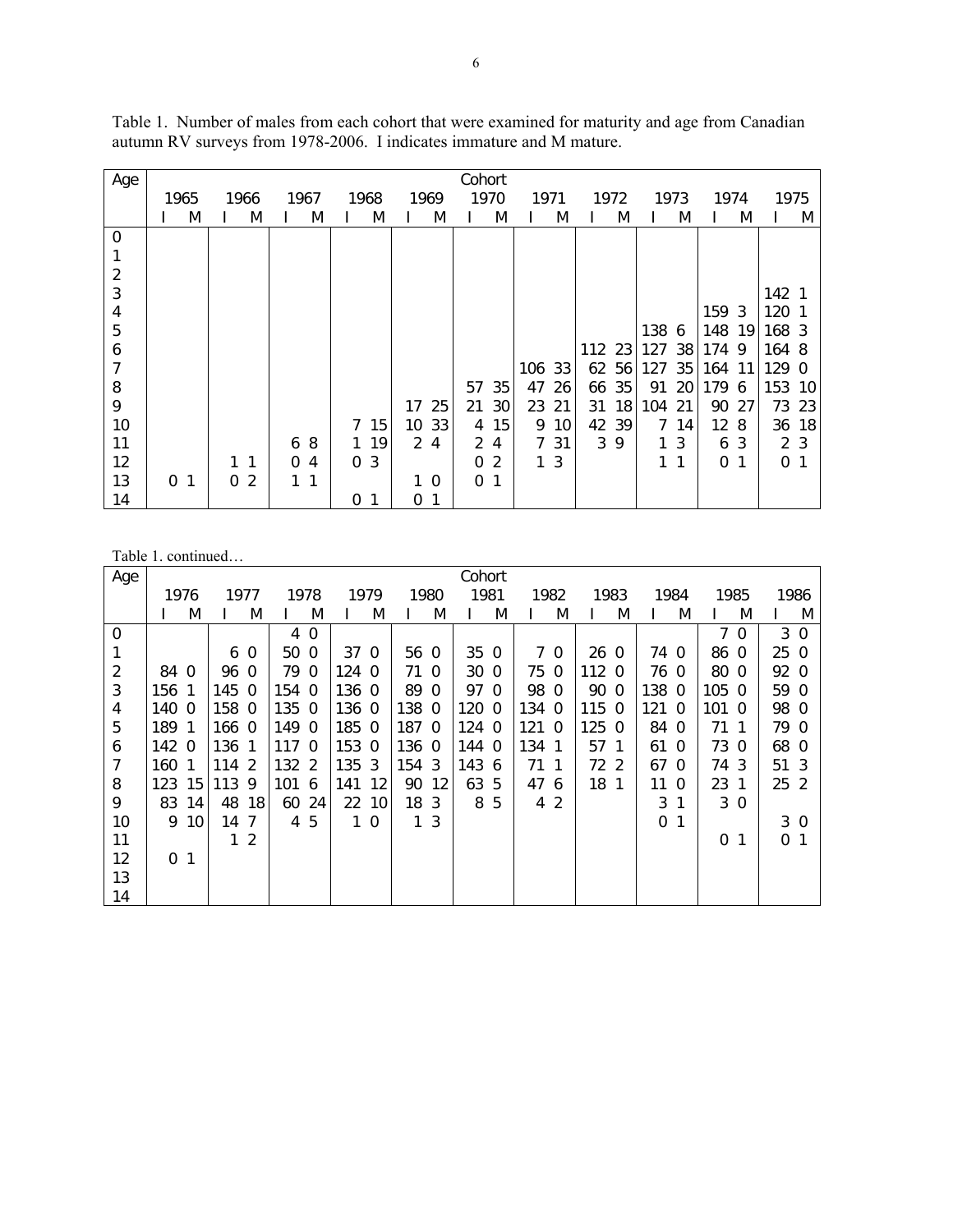Table 1. continued…

| Age            |      |          |     |          |    |             |     |                |                |                | Cohort |          |       |          |                |          |       |          |                |          |       |          |
|----------------|------|----------|-----|----------|----|-------------|-----|----------------|----------------|----------------|--------|----------|-------|----------|----------------|----------|-------|----------|----------------|----------|-------|----------|
|                | 1987 |          |     | 1988     |    | 1989        |     | 1990           | 1991           |                | 1992   |          | 1993  |          | 1994           |          | 1995  |          |                | 1996     | 1997  |          |
|                |      | M        |     | M        |    | M           |     | M              |                | M              |        | M        |       | M        |                | M        |       | M        |                | M        |       | M        |
| 0              |      |          | 10  | $\Omega$ | 2  | $\mathbf 0$ |     |                |                |                | 5      | 0        | 5     | $\Omega$ | 48             | $\Omega$ | 42    | $\Omega$ | 3              | 0        | 14    | $\Omega$ |
| 1              | 72   | $\Omega$ | 33  | $\Omega$ | 6  | $\Omega$    | 80  | $\Omega$       | 22             | $\Omega$       | 14     | $\Omega$ | 57    | $\Omega$ | 72             | $\Omega$ | 128   | $\Omega$ | 87             | $\Omega$ | 110 0 |          |
| $\overline{c}$ | 52   | $\Omega$ | 31  | $\Omega$ | 50 | $\Omega$    | 65  | $\Omega$       | 68             | $\Omega$       | 59     | 0        | 109   | $\Omega$ | 136            | $\Omega$ | 118   | 0        | 118            | $\Omega$ | 126 0 |          |
| 3              | 48   | $\Omega$ | 50  | $\Omega$ | 63 | $\Omega$    | 88  | $\Omega$       | 62             | $\Omega$       | 73     | 0        | 99    | $\Omega$ | 100            | $\Omega$ | 127   | $\Omega$ | 57             | $\Omega$ | 63 0  |          |
| 4              | 85   | 0        | 108 | $\Omega$ | 81 | 0           | 81  |                | 58             | $\overline{0}$ | 82     | $\Omega$ | 106 0 |          | 119            | 0        | 111   | $\Omega$ | 77             | $\Omega$ | 94    | $\Omega$ |
| 5              | 68   | $\Omega$ | 79  | $\Omega$ | 75 | $\Omega$    | 93  | $\Omega$       | 92             | $\Omega$       | 115    | 0        | 95    | $\Omega$ | 114            | 0        | 104   | $\Omega$ | 107            | - 0      | 164   | - 2      |
| 6              | 61   | -2       | 57  | $\Omega$ | 60 | $\Omega$    | 750 |                | 111            | 5              | 103    |          | 89    | -5       | 93             |          | 123.3 |          | 106 1          |          | 82    |          |
| 7              | 65   | 1        | 21  | -1       | 50 | 4           | 97  | -11            | 90             | 13             | 86     | -8       | 77    | 3        | 108 6          |          | 50    | 4        | 58 5           |          | 61    | 27       |
| 8              | 3    | 0        | 25  | 4        | 38 | 18          | 52  | 4              | 47             | 13             | 32     | 2        | 45    | 5        | 12             | 3        | 20    | 3        | 23             | 18       | 23    | 14       |
| 9              | 12   | 6        | 16  | 8        | 10 | 3           | 8   | $\overline{2}$ | 6              | $\Omega$       | 6      | 2        | 1     |          | $\overline{2}$ | 2        | 6     |          | $\overline{2}$ | 2        | 5     | 5        |
| 10             | 3    | 1        |     | 3        |    | $\Omega$    |     |                | 2 <sub>0</sub> |                |        |          | 1     | 0        | 1              | 0        | 0     | 2        | 1.             | $\Omega$ |       |          |
| 11             |      |          |     |          |    |             |     |                |                |                |        |          |       |          | 1              | $\Omega$ |       |          |                |          |       |          |
| 12             |      |          |     |          |    |             |     |                |                |                |        |          |       |          |                |          |       |          |                |          |       |          |
| 13             |      |          |     |          |    |             |     |                |                |                |        |          |       |          |                |          |       |          |                |          |       |          |
| 14             |      |          |     |          |    |             |     |                |                |                |        |          |       |          |                |          |       |          |                |          |       |          |

# Table 1. continued…

| Age            |       |       |       |          |       |      |                 |      | Cohort |          |       |          |      |              |      |          |                 |   |
|----------------|-------|-------|-------|----------|-------|------|-----------------|------|--------|----------|-------|----------|------|--------------|------|----------|-----------------|---|
|                |       | 1998  |       | 1999     |       | 2000 |                 | 2001 |        | 2002     | 2003  |          | 2004 |              | 2005 |          | 2006            |   |
|                |       | M     |       | M        |       | M    |                 | M    |        | M        |       | M        |      | M            |      | M        |                 | M |
| 0              |       |       | 13    | $\Omega$ |       | 8 0  | 10 <sub>0</sub> |      | 37     | $\Omega$ | 10    | $\Omega$ | 14   | $\mathbf{0}$ | 14   | $\Omega$ | 10 <sub>0</sub> |   |
| 1              | 61 0  |       | 90 0  |          | 132 0 |      | 155 0           |      | 107 0  |          | 92 0  |          | 88   | $\mathbf 0$  | 121  | $\Omega$ |                 |   |
| $\overline{c}$ | 92 0  |       | 94 0  |          | 149 0 |      | 107 0           |      | 97 0   |          | 112 0 |          | 100  | - 0          |      |          |                 |   |
| $\mathfrak{Z}$ | 88 0  |       | 98 0  |          | 60 0  |      | 54 0            |      | 58 0   |          | 57 0  |          |      |              |      |          |                 |   |
| 4              | 149 0 |       | 86 0  |          | 80 5  |      | 102 5           |      | 104 0  |          |       |          |      |              |      |          |                 |   |
| 5              | 94 0  |       | 89 11 |          | 116 7 |      | 135 0           |      |        |          |       |          |      |              |      |          |                 |   |
| 6              |       | 67 17 | 101 6 |          | 125 3 |      |                 |      |        |          |       |          |      |              |      |          |                 |   |
| 7              |       | 73 20 | 109 4 |          |       |      |                 |      |        |          |       |          |      |              |      |          |                 |   |
| 8              | 49 9  |       |       |          |       |      |                 |      |        |          |       |          |      |              |      |          |                 |   |
| 9              |       |       |       |          |       |      |                 |      |        |          |       |          |      |              |      |          |                 |   |
| 10             |       |       |       |          |       |      |                 |      |        |          |       |          |      |              |      |          |                 |   |
| 11             |       |       |       |          |       |      |                 |      |        |          |       |          |      |              |      |          |                 |   |
| 12             |       |       |       |          |       |      |                 |      |        |          |       |          |      |              |      |          |                 |   |
| 13             |       |       |       |          |       |      |                 |      |        |          |       |          |      |              |      |          |                 |   |
| 14             |       |       |       |          |       |      |                 |      |        |          |       |          |      |              |      |          |                 |   |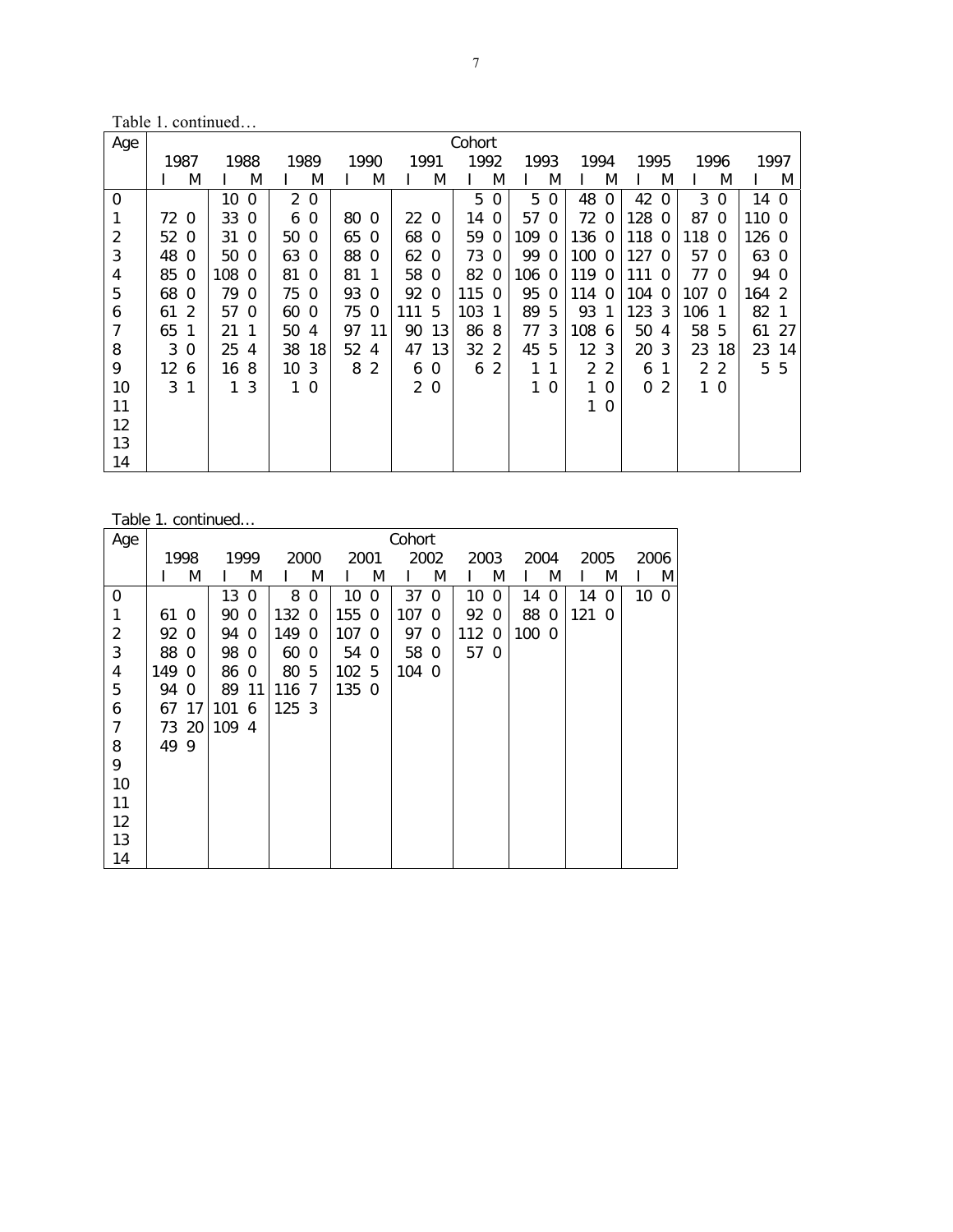| Table 2. Number of females from each cohort that were examined for maturity and age from Canadian |  |  |  |  |
|---------------------------------------------------------------------------------------------------|--|--|--|--|
| autumn RV surveys from 1978-2006. I indicates immature and M mature.                              |  |  |  |  |

| Age |      |                               |                     |               |                   | Cohort        |                                |          |          |          |                    |
|-----|------|-------------------------------|---------------------|---------------|-------------------|---------------|--------------------------------|----------|----------|----------|--------------------|
|     | 1958 | 1960                          | 1961                | 1962          | 1963              | 1964          | 1965                           | 1966     | 1967     | 1968     | 1969               |
|     | M    | M                             | M                   | M             | M                 | M             | M                              | M        | M        | M        | M                  |
| 8   |      |                               |                     |               |                   |               |                                |          |          |          |                    |
| 9   |      |                               |                     |               |                   |               |                                |          |          |          | 83<br>4            |
| 10  |      |                               |                     |               |                   |               |                                |          |          | 71<br>12 | 74<br>12           |
| 11  |      |                               |                     |               |                   |               |                                |          | 68<br>22 | 58<br>13 | 30<br>71           |
| 12  |      |                               |                     |               |                   |               |                                | 45<br>29 | 63<br>13 | 32<br>41 | 43<br>24           |
| 13  |      |                               |                     |               |                   |               | 22 30                          | 45<br>24 | 27<br>24 | 31<br>8  | 52 31              |
| 14  |      |                               |                     |               |                   | 12<br>6       | 14<br>22                       | 27<br>6  | 18<br>1  | 41<br>45 | 5<br>44            |
| 15  |      |                               |                     |               | 13<br>$\mathbf 0$ | 15<br>8       | 13<br>3                        | 10       | 21<br>44 | 22<br>4  | 28<br>4            |
| 16  |      |                               |                     | 8<br>1        | 18<br>6           | $\Omega$<br>9 | 2<br>$\Omega$                  | 30       | 1.<br>6  | 20       | 17<br>$\mathbf{1}$ |
| 17  |      |                               | 7<br>$\Omega$       | 9<br>$\Omega$ | 2<br>$\Omega$     |               | 5<br>$\Omega$                  |          | 8<br>1   | 15<br>3  | 3<br>0             |
| 18  |      |                               | 0<br>$\overline{4}$ |               |                   | 2<br>0        | $\overline{2}$<br>$\mathbf{1}$ |          | 0<br>6   |          | 0                  |
| 19  |      | $\overline{3}$<br>$\mathbf 0$ |                     |               |                   |               |                                | 0<br>-1  |          |          |                    |
| 20  | 0    |                               |                     |               |                   |               |                                |          |          | 0<br>1   |                    |

Table 2. continued…

| Age            |          |              |          |                |        |                |          |                |          |              | Cohort         |                |       |                |                 |             |                |                |          |              |                |                |
|----------------|----------|--------------|----------|----------------|--------|----------------|----------|----------------|----------|--------------|----------------|----------------|-------|----------------|-----------------|-------------|----------------|----------------|----------|--------------|----------------|----------------|
|                |          | 1970         | 1971     |                |        | 1972           |          | 1973           |          | 1974         |                | 1975           |       | 1976           | 1977            |             |                | 1978           |          | 1979         |                | 1980           |
|                |          | M            |          | M              |        | M              |          | M              |          | M            |                | M              |       | M              |                 | M           |                | M              |          | M            |                | M              |
| 0              |          |              |          |                |        |                |          |                |          |              |                |                |       |                |                 |             | 1              | $\Omega$       |          |              |                |                |
| 1              |          |              |          |                |        |                |          |                |          |              |                |                |       |                | 10 <sub>0</sub> |             | 48 0           |                | 58 0     |              | 64 0           |                |
| $\sqrt{2}$     |          |              |          |                |        |                |          |                |          |              |                |                | 73 0  |                | 121 0           |             | 104 0          |                | 153 0    |              | 71 0           |                |
| 3              |          |              |          |                |        |                |          |                |          |              | 145            | $\overline{0}$ | 121 0 |                | 148 0           |             | 151 0          |                | 149 0    |              | 122 0          |                |
| 4              |          |              |          |                |        |                |          |                | 154 0    |              | 129            | $\mathbf 0$    | 134 0 |                | 160 0           |             | 169 0          |                | 134 0    |              | 124 0          |                |
| 5              |          |              |          |                |        |                | 168 1    |                | 186 0    |              | 163 1          |                | 166 0 |                | 157 0           |             | 148 0          |                | 186 0    |              | 178 0          |                |
| 6              |          |              |          |                | 156 0  |                | 186 0    |                | 178 6    |              | 190 0          |                | 127   | $\overline{0}$ | 137 0           |             | 121 0          |                | 154 0    |              | 146 0          |                |
| $\overline{7}$ |          |              | 137      | -1             | 134    | $\overline{0}$ | 167 9    |                | 168 0    |              | 144            | $\mathbf 0$    | 157   | 1              | 138 0           |             | 134 0          |                | 126 0    |              | 157 0          |                |
| 8              | 110      | 2            | 94       | $\overline{2}$ | 105    | 13             | 157 3    |                | 172 1    |              | 164            | 3              | 128   | 4              | 124 0           |             | 117 0          |                | 142 0    |              | 120 0          |                |
| 9              | 68       | 2            | 71       | 13             | 152 10 |                | 148      | $\overline{2}$ | 145      | 7            | 109            | 13             | 94    | 5              | 83 3            |             | 126 3          |                | 70       | - 1          | 52 0           |                |
| 10             | 68       | 11           | 97       | 36             | 112 5  |                | 94       | 9              | 81       | 42           | 109            | 15             | 61    | $\mathbf 0$    | 63              | -5          | 31             | $\overline{4}$ | 260      |              | 23 5           |                |
| 11             | 81       | 44           | 101      | 13             | 77     | 24             | 46       | 35             | 79       | 17           | 64             | 1              | 47    | 8              | 19              | 6           | 22 0           |                | 24 5     |              |                | 2 <sub>3</sub> |
| 12             | 95       | 27           | 48       | 40             | 20     | 49             | 58       | 37             | 51       | 9            | 53             | 10             | 14    | 2              | 4               | 1           | 13             | 4              | 5        | $\Omega$     |                |                |
| 13             | 26       | 42           | 17       | 44             | 22     | 27             | 34       | 11             | 26       | 13           | 9              | 12             | 1     | $\Omega$       | 5               | 7           | $\overline{2}$ | $\mathbf{1}$   |          |              | 0 <sub>1</sub> |                |
| 14             | 4        | 57           | 15       | 38             | 23     | 13             | 12       | 20             | 7        | 9            | $\overline{2}$ | 0              | 5     | 5              | 1.              | $\mathbf 0$ | 0              | 1              | $\Omega$ | $\mathbf{1}$ |                |                |
| 15             | 5        | 29           | 16       | 21             | 3      | 17             |          | 113            | 1        | $\mathbf{1}$ | 1.             | 2              |       |                |                 |             |                |                |          |              |                |                |
| 16             | 5        | 16           | 3        | 9              | 0      | 9              | $\Omega$ | 3              | $\Omega$ | 3            | $\mathbf{1}$   | $\Omega$       |       |                |                 |             |                |                |          |              |                |                |
| 17             | $\Omega$ | 8            | $\Omega$ | -5             |        |                |          |                |          |              |                |                |       |                |                 |             |                |                |          |              |                |                |
| 18             | 0        | $\mathbf{1}$ |          |                |        |                |          |                |          |              |                |                |       |                |                 |             |                |                |          |              |                |                |
| 19             |          |              |          |                |        |                |          |                |          |              |                |                |       |                |                 |             |                |                |          |              |                |                |
| 20             |          |              |          |                |        |                |          |                |          |              |                |                |       |                |                 |             |                |                |          |              |                |                |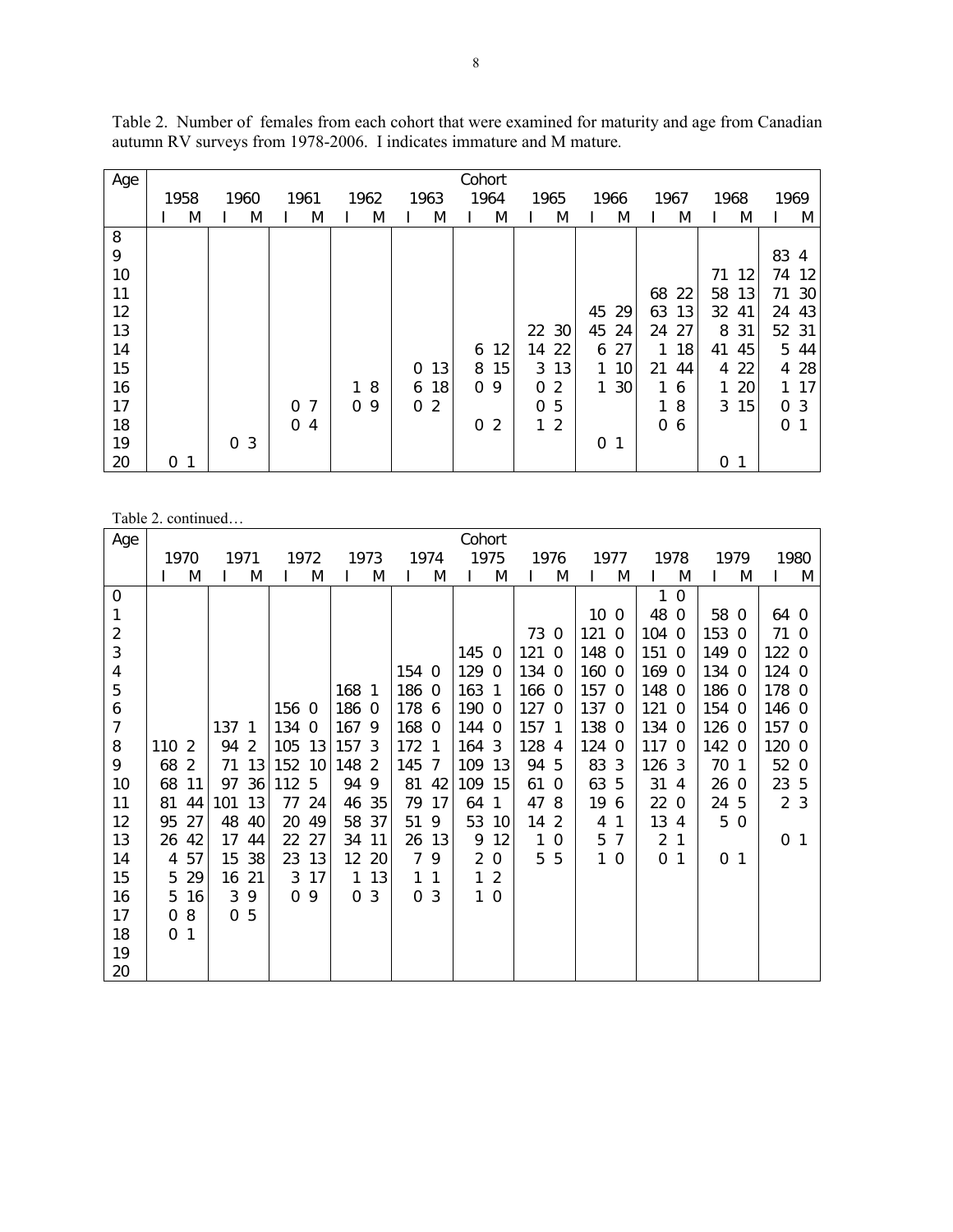Table 2. continued…

| Age            |                |                |                |                |      |                |                |             |      |                | Cohort   |                |                |                |       |          |                |             |              |                |              |                |
|----------------|----------------|----------------|----------------|----------------|------|----------------|----------------|-------------|------|----------------|----------|----------------|----------------|----------------|-------|----------|----------------|-------------|--------------|----------------|--------------|----------------|
|                | 1981           |                | 1982           |                | 1983 |                | 1984           |             | 1985 |                | 1986     |                | 1987           |                | 1988  |          | 1989           |             | 1990         |                | 1991         |                |
|                |                | M              | L              | M              | I    | M              | L              | M           |      | M              | L        | M              | L              | M              | L     | M        |                | M           | $\mathbf{I}$ | M              | L            | M              |
| 0              |                |                |                |                |      |                |                |             | 1    | $\mathbf 0$    | 1        | $\Omega$       |                |                | 5     | $\Omega$ | $\overline{2}$ | $\Omega$    |              |                |              |                |
| 1              | 35             | $\overline{0}$ | 12             | $\Omega$       | 28   | $\Omega$       | 61             | $\Omega$    | 81   | $\overline{0}$ | 37       | $\Omega$       | 73             | $\overline{0}$ | 44    | $\Omega$ | 8              | $\mathbf 0$ | 75           | $\mathbf 0$    | 22 0         |                |
| $\overline{2}$ | 48             | $\Omega$       | 66             | $\overline{0}$ | 110  | $\Omega$       | 89             | $\Omega$    | 86   | 0              | 97       | $\Omega$       | 57             | $\Omega$       | 50    | $\Omega$ | 47             | $\Omega$    | 61           | $\Omega$       | 73 0         |                |
| 3              | 114            | $\Omega$       | 112            | $\Omega$       | 112  | $\mathbf 0$    | 149            | 0           | 131  | $\Omega$       | 53       | $\Omega$       | 51             | $\mathbf 0$    | 45    | $\Omega$ | 63             | $\Omega$    | 79           | $\Omega$       | 50 0         |                |
| 4              | 119            | $\overline{0}$ | 137 0          |                | 116  | $\Omega$       | 114 0          |             | 96   | 0              | 98       | $\Omega$       | 83             | $\mathbf 0$    | 113 0 |          | 96             | 0           | 85           | $\Omega$       | 60 0         |                |
| 5              | 124            | $\Omega$       | 108            | $\Omega$       | 115  | $\Omega$       | 82             | $\mathbf 0$ | 72   | $\Omega$       | 79       | $\Omega$       | 71             | $\Omega$       | 73    | $\Omega$ | 96             | $\Omega$    | 114          | $\Omega$       | 95           | $\Omega$       |
| 6              | 142            | $\Omega$       | 115            | $\Omega$       | 54   | $\mathbf 0$    | 62             | $\Omega$    | 86   | $\mathbf 0$    | 76       | $\Omega$       | 59             | $\Omega$       | 61    | $\Omega$ | 53             | $\Omega$    | 90           | $\Omega$       | 123 0        |                |
| $\overline{7}$ | 171            | $\overline{0}$ | 73             | $\Omega$       | 72   | 1              | 54             | $\mathbf 0$ | 74   | 0              | 54       | $\Omega$       | 61             | $\Omega$       | 28    | $\Omega$ | 69             | $\Omega$    | 104          | $\mathbf 0$    | 112          | $\Omega$       |
| 8              | 74             | $\mathbf{1}$   | 62             | $\mathbf{1}$   | 52   | $\mathbf 0$    | 22             | $\mathbf 0$ | 33   | $\mathbf 0$    | 48       | $\Omega$       | 14             | $\Omega$       | 24    | 1        | 71             | $\Omega$    | 71           | $\Omega$       | 65 0         |                |
| 9              | 47             | 2              | 20             | $\Omega$       | 5    | 2              | 6              | 0           | 10   | $\mathbf 0$    | 4        | $\Omega$       | 31             | 2              | 37    | $\Omega$ | 24             | $\Omega$    | 31           | $\mathbf 1$    | 14 0         |                |
| 10             | 9              | $\overline{4}$ | $\overline{2}$ | 1              | 1    | $\Omega$       | 3              | $\Omega$    | 1    | $\Omega$       | 8        | $\overline{2}$ | 12             | $\Omega$       | 14    | $\Omega$ | 13             | 1           | 10           | $\Omega$       | 7            | $\mathbf{1}$   |
| 11             | 1              | $\Omega$       |                |                |      | 20             | 0              | 1           | 6    | 1              | 8        | 3              | 14 0           |                | 9     | 1        | 5              | 1           | 5            | 1              | $\mathbf{1}$ | 1              |
| 12             | $\overline{2}$ | 3              | 1              | $\mathbf 0$    |      |                | $\overline{2}$ | 5           | 5    | 4              | 7        | $\mathbf 0$    | $\overline{2}$ | $\Omega$       | 1     | 1        | 1              | 1           |              |                | 1            | $\overline{2}$ |
| 13             | 1              | $\overline{0}$ |                |                | 1    | $\overline{7}$ | $\Omega$       | 5           | 6    | 1              | 4        | 3              |                |                | 3     | 1        | 0              | 1           | 0            | $\mathbf{1}$   | 0            | $\overline{2}$ |
| 14             |                |                | 1              | $\overline{2}$ | 0    | $\overline{2}$ | 0              | 1           | 0    | 1              | 1        | 1              |                | 10             |       |          |                |             |              |                | $\Omega$     | $\mathbf{1}$   |
| 15             |                |                |                |                |      |                |                |             |      |                |          |                |                |                |       |          |                |             | 0            | $\overline{1}$ |              |                |
| 16             |                |                | 0              | 1              |      |                |                |             |      |                |          |                |                |                | 0     | 1        |                |             |              |                |              |                |
| 17             |                |                |                |                |      |                |                |             |      |                |          |                |                |                |       |          |                |             |              |                |              |                |
| 18             |                |                |                |                |      |                |                |             |      |                |          |                |                |                |       |          |                |             |              |                |              |                |
| 19             |                |                |                |                |      |                |                |             |      |                | $\Omega$ | $\mathbf{1}$   |                |                |       |          |                |             |              |                |              |                |
| 20             |                |                |                |                |      |                |                |             |      |                |          |                |                |                |       |          |                |             |              |                |              |                |

|     | Table 2. continued |                |               |              |       |                |       |          |      |              |                 |          |       |     |           |          |       |   |       |          |       |     |
|-----|--------------------|----------------|---------------|--------------|-------|----------------|-------|----------|------|--------------|-----------------|----------|-------|-----|-----------|----------|-------|---|-------|----------|-------|-----|
| Age |                    |                |               |              |       |                |       |          |      |              | Cohort          |          |       |     |           |          |       |   |       |          |       |     |
|     | 1992               |                | 1993          |              | 1994  |                | 1995  |          | 1996 |              | 1997            |          | 1998  |     | 1999      |          | 2000  |   | 2001  |          | 2002  |     |
|     |                    | M              |               | M            |       | M              |       | M        |      | M            |                 | M        |       | M   |           | M        |       | M |       | M        |       | M   |
| 0   |                    | 2 <sub>0</sub> | $\mathbf{1}$  | $\Omega$     | 23    | $\Omega$       | 43    | $\Omega$ | 1    | $\Omega$     | 7               | $\Omega$ |       |     | 12        | $\Omega$ | 9     | 0 | 1     | $\Omega$ | 45 0  |     |
| 1   | 18                 | $\Omega$       | 60            | $\Omega$     | 79 0  |                | 129   | $\Omega$ | 96   | $\Omega$     | 104 0           |          | 64 0  |     | 76 0      |          | 133 0 |   | 156 0 |          | 108 0 |     |
| 2   | 54                 | $\Omega$       | 112           | $\Omega$     | 143 0 |                | 119   | $\Omega$ | 131  | $\Omega$     | 1200            |          | 86 0  |     | 121 0     |          | 144 0 |   | 104   | 0        | 105   | - 0 |
| 3   | 73                 | $\Omega$       | 100           | $\Omega$     | 96 0  |                | 121   | - 0      | 76   | $\Omega$     | 71              | - 0      | 71 0  |     | 106 0     |          | 55 0  |   | 56 0  |          | 62 0  |     |
| 4   | 77                 | $\Omega$       | 99            | $\Omega$     | 106 0 |                | 92 0  |          | 81 0 |              | 104 0           |          | 138 0 |     | 76 0      |          | 82 0  |   | 91    | 0        | 109 0 |     |
| 5   | 1100               |                | 108           | $\Omega$     | 109 0 |                | 87 0  |          | 102  | $\Omega$     | 170 0           |          | 105 0 |     | 106 0     |          | 1370  |   | 117 0 |          |       |     |
| 6   | 97 0               |                | 1000          |              | 103 0 |                | 119 0 |          | 101  | $\Omega$     | 76 0            |          | 81    | - 0 | $104 \ 0$ |          | 1220  |   |       |          |       |     |
| 7   | 99 0               |                | 65 0          |              | 101   | - 0            | 66 0  |          | 66 0 |              | 80 0            |          | 123 0 |     | 122 1     |          |       |   |       |          |       |     |
| 8   | 43 1               |                | 68            | $\Omega$     | 29 0  |                | 39    | $\Omega$ | 54   | $\mathbf{1}$ | 53 3            |          | 86 0  |     |           |          |       |   |       |          |       |     |
| 9   | 19                 | 2              | 13 0          |              | 9     | 0              | 18    | 0        | 28   | $\Omega$     | 35 <sub>1</sub> |          |       |     |           |          |       |   |       |          |       |     |
| 10  | 5                  | $\Omega$       | 6             | $\Omega$     | 8     | 2              | 9     | $\Omega$ |      | 80           |                 |          |       |     |           |          |       |   |       |          |       |     |
| 11  |                    | 2 3            | 2             | $\Omega$     | 4     | 1              |       | 8 0      |      |              |                 |          |       |     |           |          |       |   |       |          |       |     |
| 12  |                    | 2 0            | $\mathcal{P}$ | $\mathbf{1}$ |       | 2 <sub>1</sub> |       |          |      |              |                 |          |       |     |           |          |       |   |       |          |       |     |
| 13  |                    | 2 0            |               |              |       |                |       |          |      |              |                 |          |       |     |           |          |       |   |       |          |       |     |
| 14  | 0                  |                |               |              |       |                |       |          |      |              |                 |          |       |     |           |          |       |   |       |          |       |     |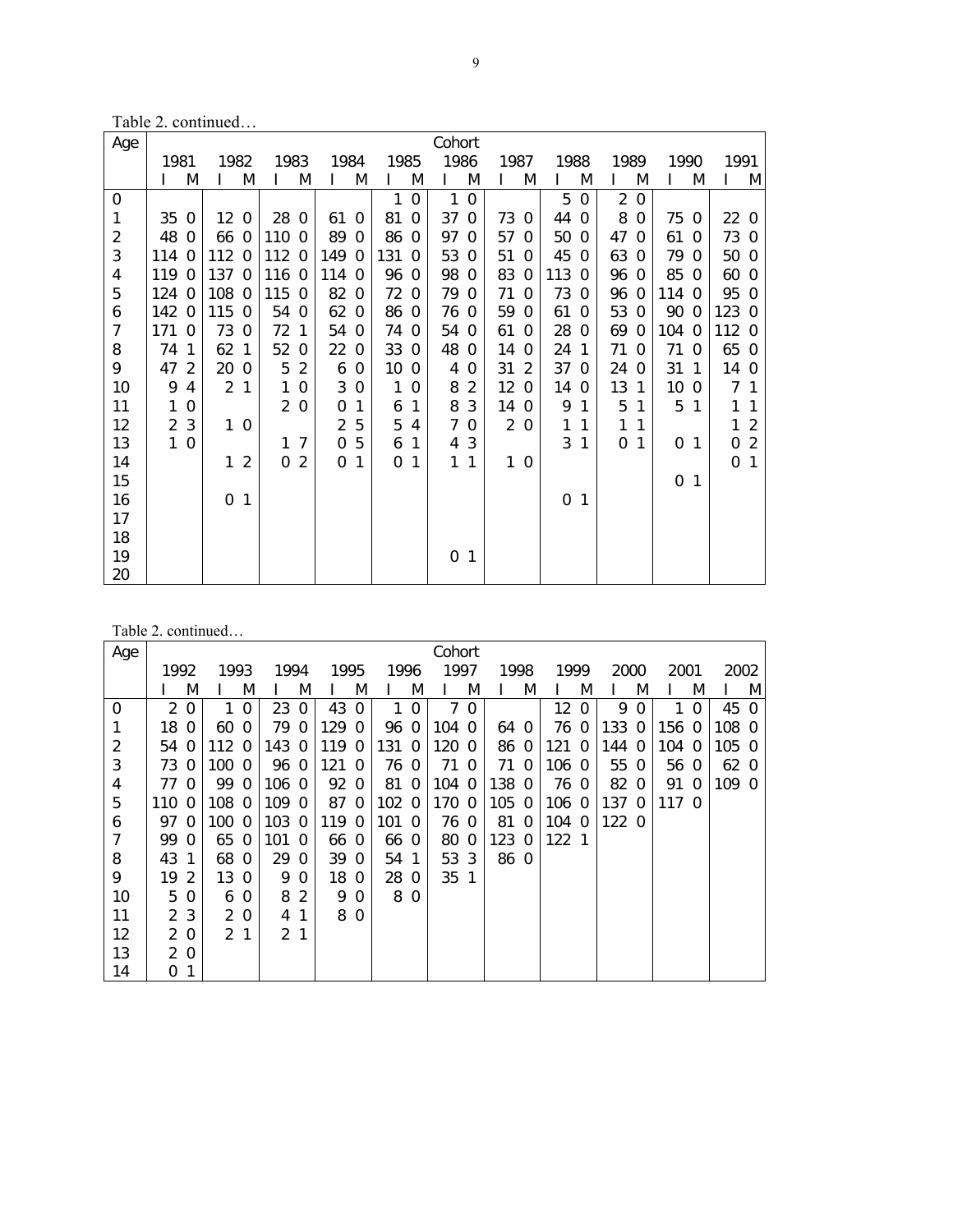Table 2. continued…

| Age           |       |    |      |          | Cohort |   |     |      |
|---------------|-------|----|------|----------|--------|---|-----|------|
|               | 2003  |    |      | 2004     | 2005   |   |     | 2006 |
|               |       | M  |      | M        |        | M |     | M    |
|               |       | 70 |      | 6 0      | 7      | 0 | 5 0 |      |
|               | 93 0  |    | 88 0 |          | 121 0  |   |     |      |
| $\frac{2}{3}$ | 109 0 |    | 89   | $\Omega$ |        |   |     |      |
|               | 53 0  |    |      |          |        |   |     |      |
|               |       |    |      |          |        |   |     |      |

Table 3. Number of females from each cohort that were examined for maturity and age from commercial sampling. I indicates immature and M mature.

| Age            | Cohort   |                |          |                |      |              |                |                |          |             |               |                |      |                |      |                |      |             |       |    |
|----------------|----------|----------------|----------|----------------|------|--------------|----------------|----------------|----------|-------------|---------------|----------------|------|----------------|------|----------------|------|-------------|-------|----|
|                | 1985     |                | 1986     |                | 1987 |              | 1988           |                | 1989     |             | 1990          |                | 1991 |                | 1992 |                | 1993 |             | 1994  |    |
|                |          | M              |          | M              |      | M            |                | M              |          | M           |               | M              |      | M              |      | M              |      | M           |       | Μ  |
| 0              |          |                |          |                |      |              |                |                |          |             |               |                |      |                |      |                |      |             |       |    |
| 1              |          |                |          |                |      |              |                |                |          |             |               |                |      |                |      |                |      |             |       |    |
| $\overline{c}$ |          |                |          |                |      |              |                |                |          |             |               |                |      |                |      |                |      |             |       |    |
| 3              |          |                |          |                |      |              |                |                |          |             |               |                |      |                |      |                | 3    | $\Omega$    |       |    |
| 4              |          |                |          |                |      |              |                |                |          |             |               |                |      |                | 18   | 0              | 5    | $\mathbf 0$ |       |    |
| 5              |          |                |          |                |      |              |                |                |          |             |               |                | 50   | $\Omega$       | 35   | $\mathbf 0$    | 11   | $\Omega$    | 25 0  |    |
| 6              |          |                | 1        | $\mathbf 0$    |      |              |                |                | 6        | 0           | 90            | $\mathbf 0$    | 103  | $\Omega$       | 74   | $\overline{0}$ | 119  | $\Omega$    | 70 0  |    |
| $\overline{7}$ | 13 0     |                |          |                |      |              | 1              | 3              | 60       | $\mathbf 0$ | 121           | 0              | 81   | $\Omega$       | 83   | $\Omega$       | 41   | $\Omega$    | 106 0 |    |
| 8              |          |                |          |                | 1    | 6            | 53             | 4              | 89       | 5           | 72            | 1              | 44   | 1              | 31   | $\overline{2}$ | 54   | $\Omega$    | 34    | 9  |
| 9              |          |                | 0        | 5              | 25   | 3            | 48             | 4              | 57       | 1           | 39            | $\overline{2}$ | 20   | $\overline{2}$ | 21   | $\Omega$       | 25   | 10          | 51    | -5 |
| 10             | 1        | 5              | 12       | $\overline{2}$ | 35   | 24           | 37             | 0              | 31       | 7           | 8             | 5              | 18   | 1              | 13   | 12             | 33   | 20          | 10    | 29 |
| 11             | 3        | 6              | 8        | 23             | 27   | 14           | 13             | 16             | 3        | 2           | 13            | 4              | 1    | 12             | 14   | 22             | 5    | 17          | 9     | 28 |
| 12             | 3        | 31             | 3        | 25             | 6    | 20           | $\overline{2}$ | 12             | 8        | 6           | 1             | 11             | 3    | 19             | 1    | 20             | 6    | 34          |       |    |
| 13             | 3        | 15             | $\Omega$ | 21             | 1    | 8            | $\overline{2}$ | 7              | 0        | 7           | 2             | 16             | 0    | 14             | 4    | 31             |      |             |       |    |
| 14             | 1        | 13             | 0        | 7              | 1    | 3            | 0              | $\overline{2}$ | 0        | 18          | 0             | 7              | 1    | 20             |      |                |      |             |       |    |
| 15             | $\Omega$ | $\overline{2}$ | 0        | 1              |      |              | 0              | 6              | 0        | 7           | $\mathcal{P}$ | 12             |      |                |      |                |      |             |       |    |
| 16             |          |                |          |                | 0    | 4            | 0              | 1              | $\Omega$ | 8           |               |                |      |                |      |                |      |             |       |    |
| 17             |          |                |          |                |      |              | 0              | 4              |          |             |               |                |      |                |      |                |      |             |       |    |
| 18             |          |                | 0        | $\overline{2}$ | 0    | $\mathbf{1}$ |                |                |          |             |               |                |      |                |      |                |      |             |       |    |
| 19             |          |                |          |                |      |              |                |                |          |             |               |                |      |                |      |                |      |             |       |    |
| 20             |          |                |          |                |      |              |                |                |          |             |               |                |      |                |      |                |      |             |       |    |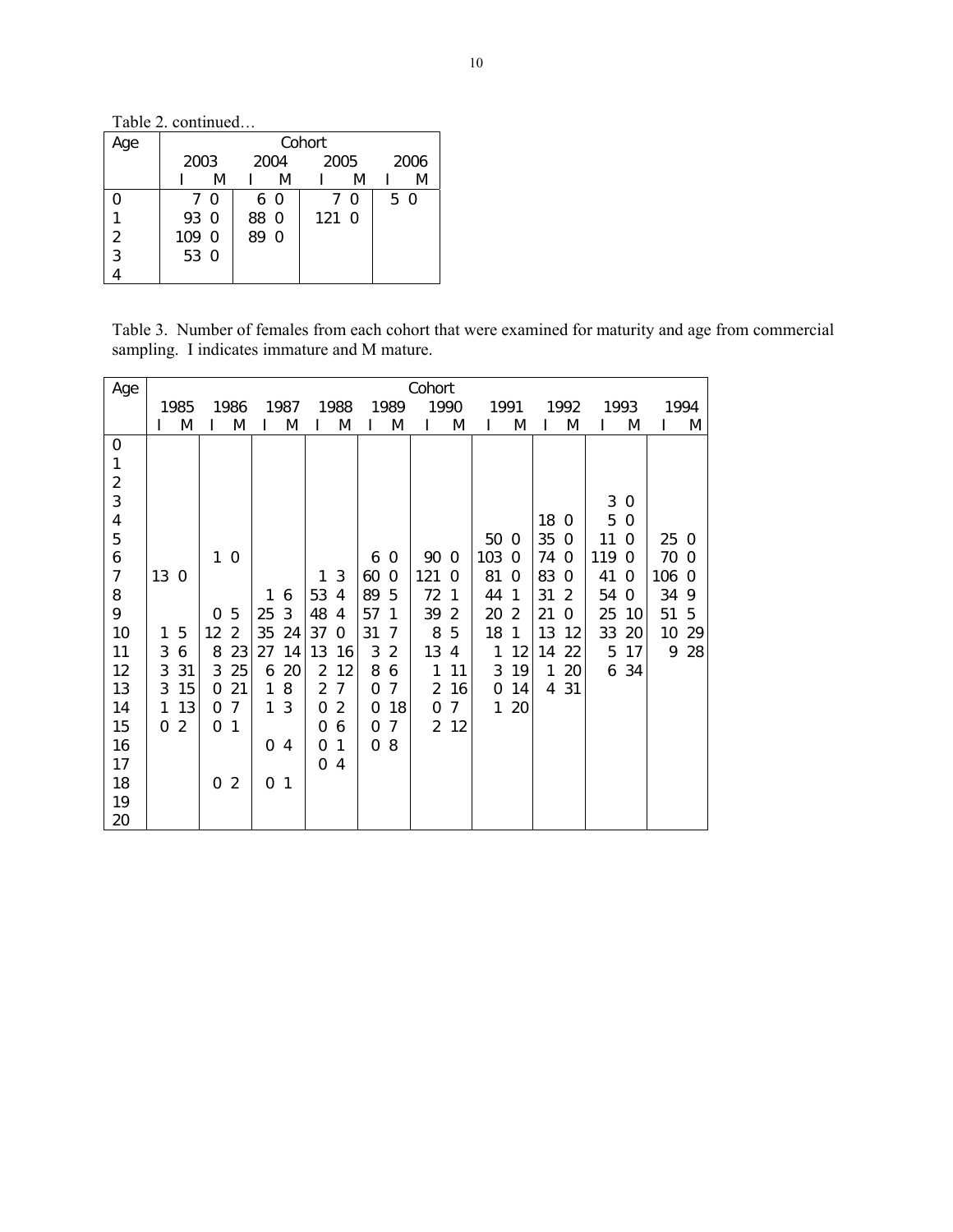

Figure 1. Age at 50% maturity  $(± 95%$  fiducial limits) for male and female Greenland halibut in NAFO Divs. 2J3K by cohort. Data are from Canadian fall surveys.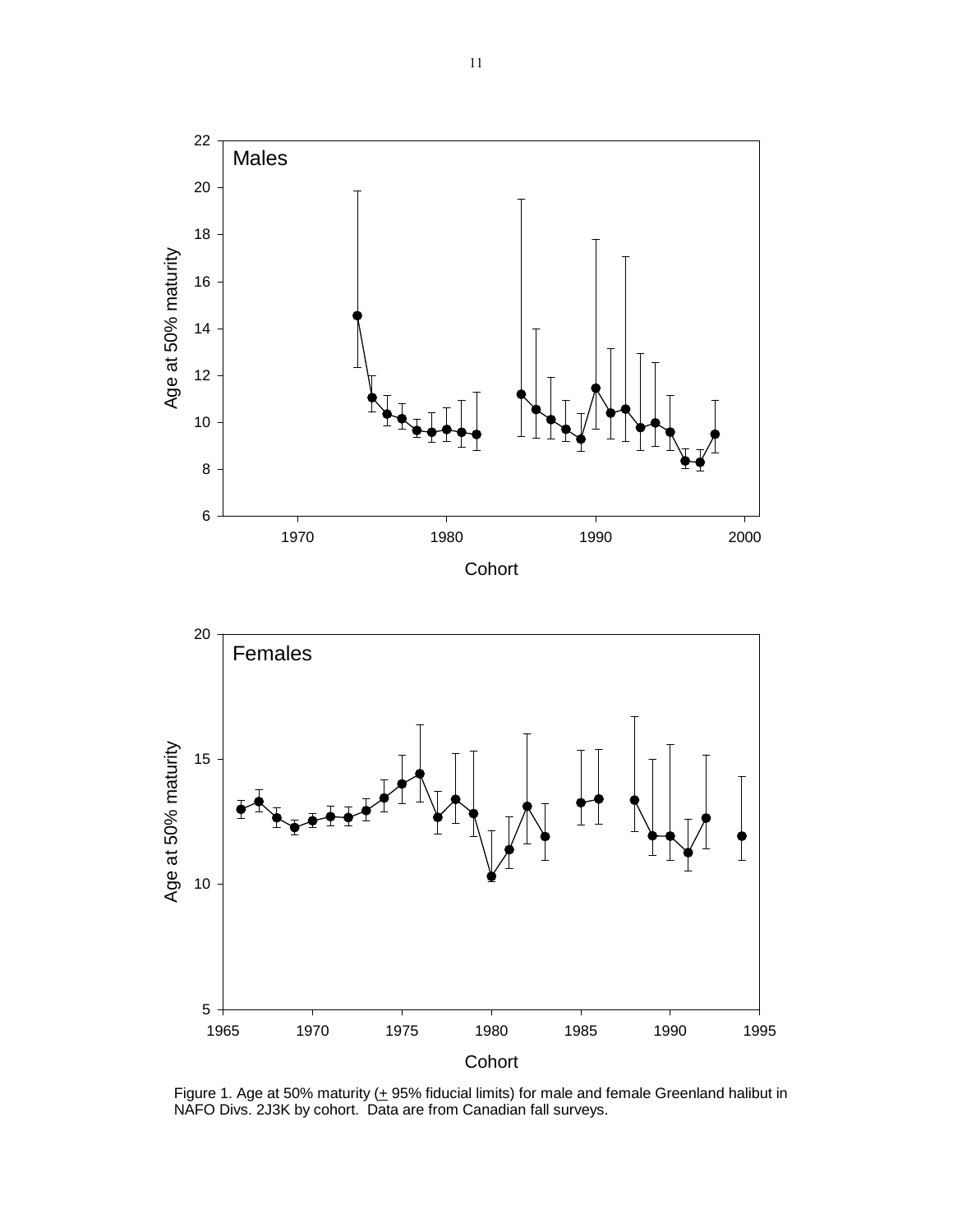

Figure 2. Estimated (line) and observed (dots) proportion mature at age for female Greenland halibut. Only ages occurring in the data are shown and only cohorts with a significant model fit.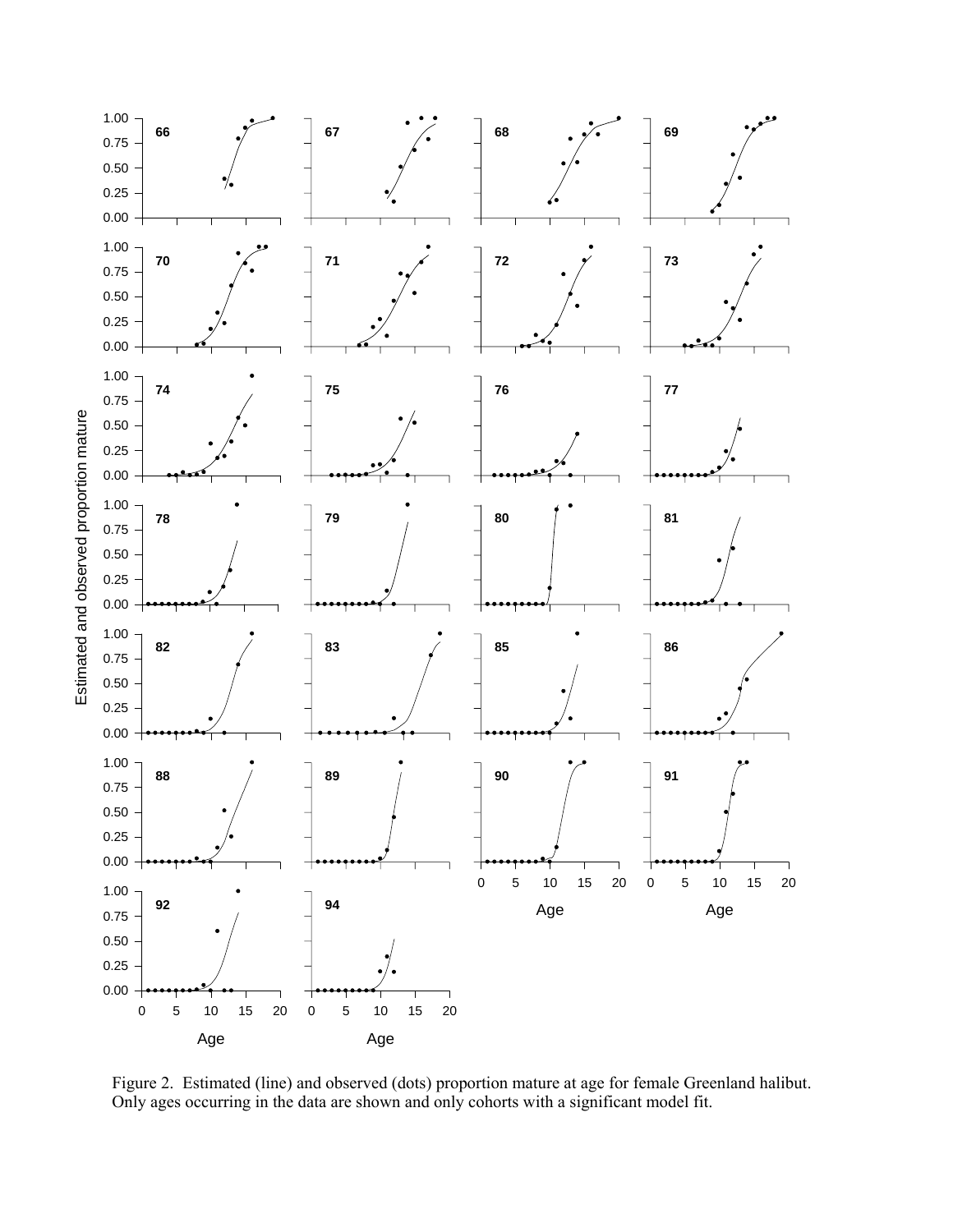

Figure 3. Length at 50% maturity  $(+ 95\%$  fiducial limits) for male and female Greenland halibut in NAFO Divs. 2J3K by cohort. Data are from Canadian fall surveys.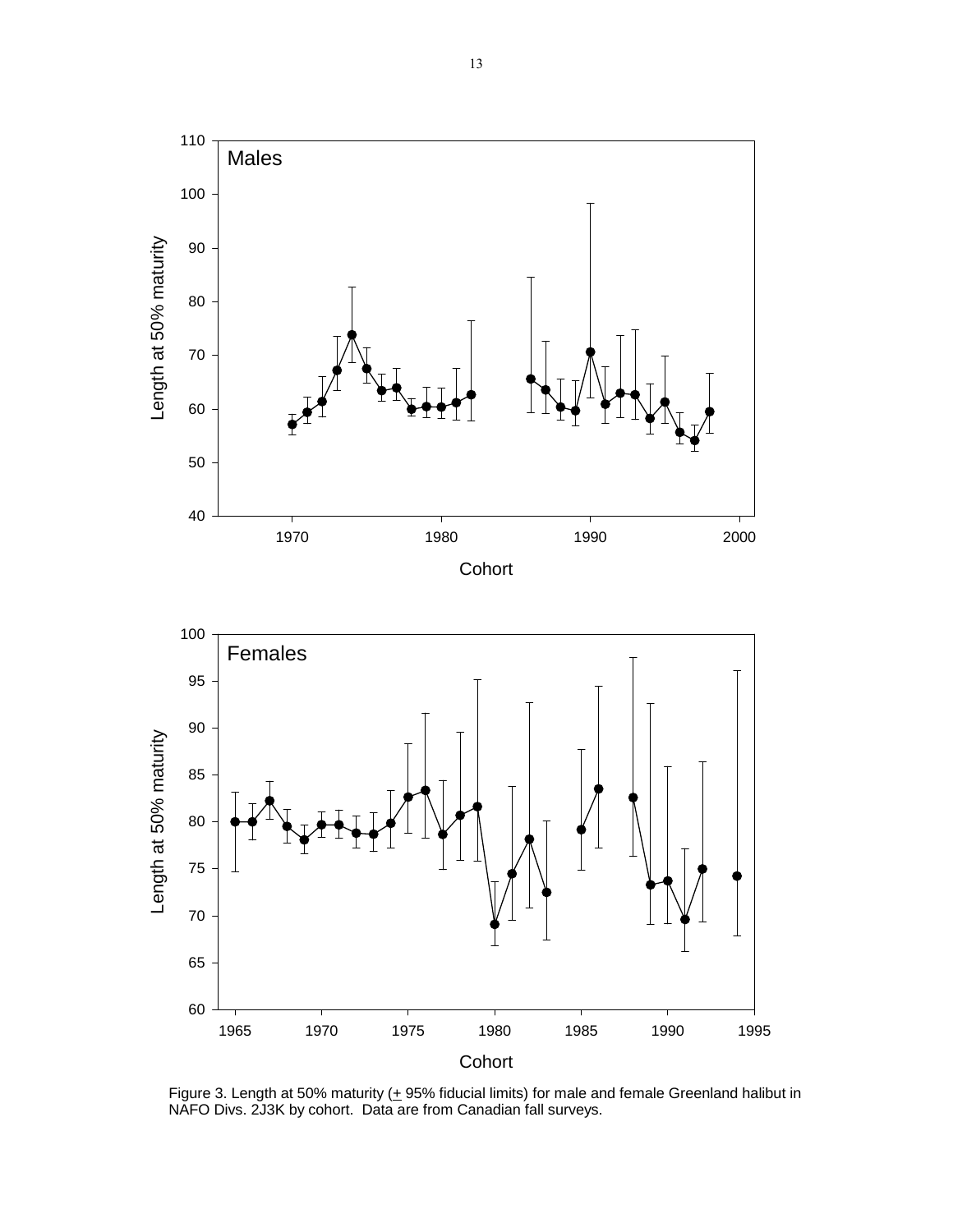

Figure 4. Age at 50% maturity ( $\pm$  95% fiducial limits) for female Greenland halibut from autumn RV surveys and from sampling of the commercial fishery for cohorts from 1985 to 1994. The 1987 and 1993 cohorts did not have a significant model fit to the survey data.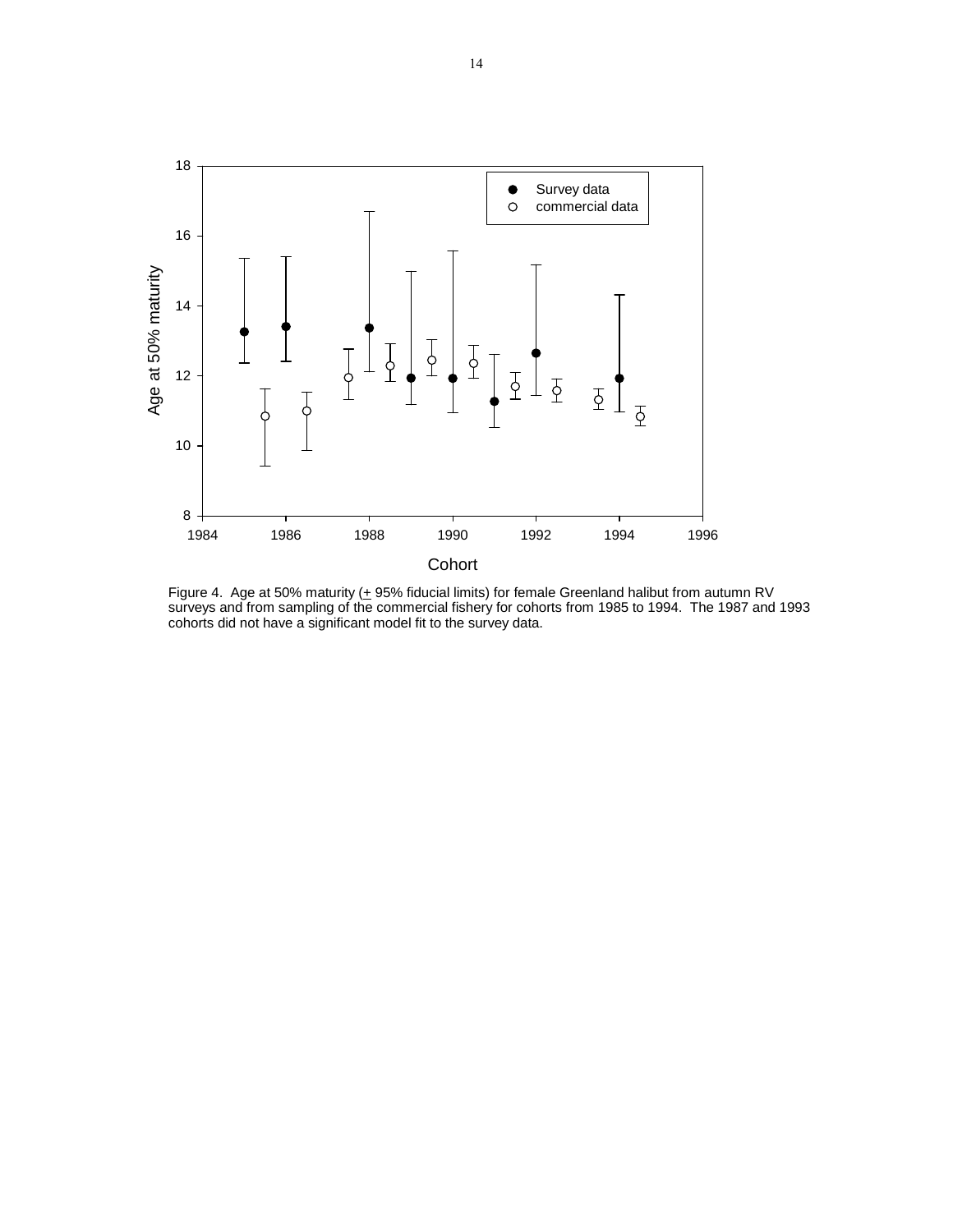

Figure 5. Estimated proportion mature at age for female Greenland halibut from autumn survey data (RV) and data collected from the commerical fishery (com)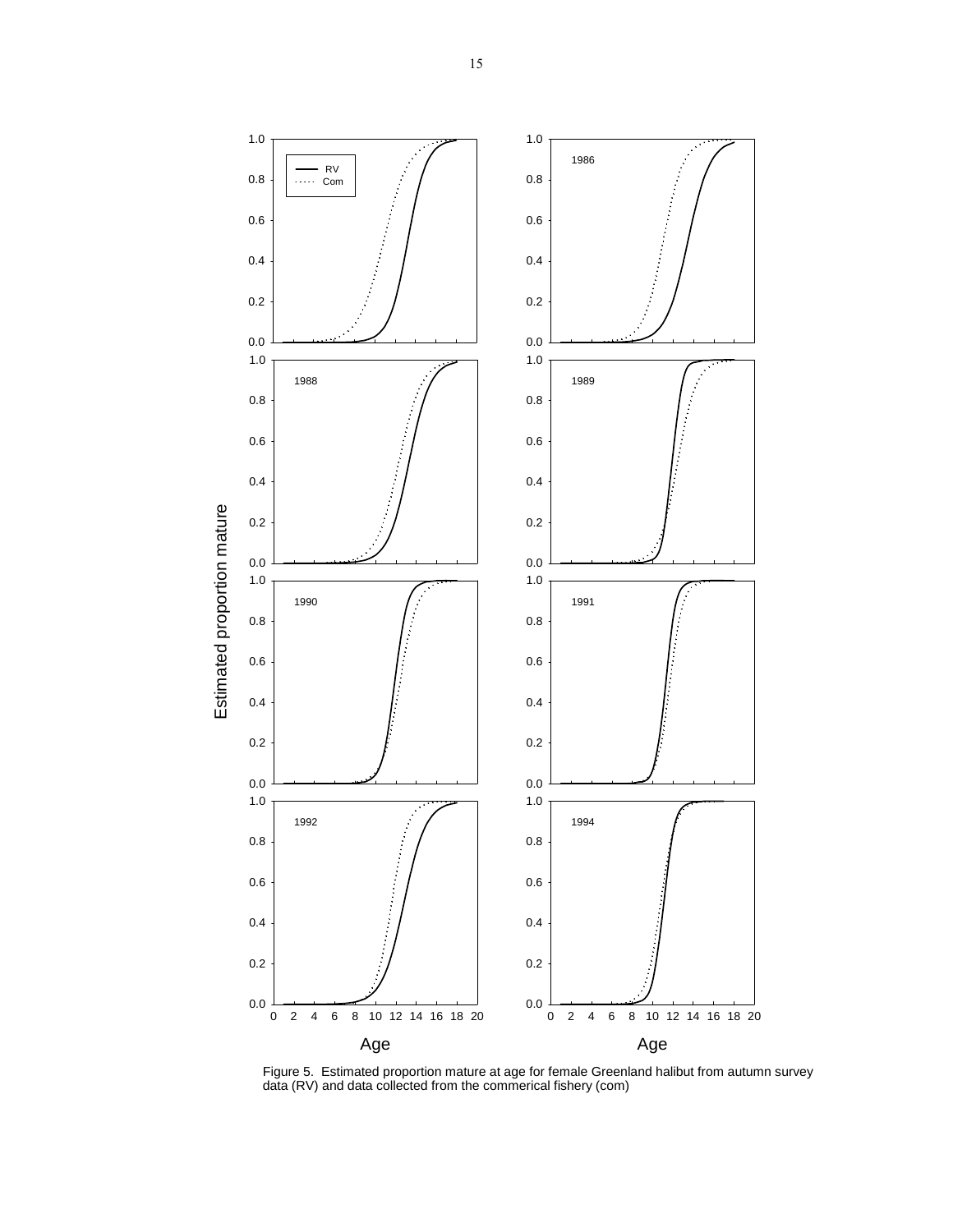

Figure 6. Estimated proportion mature at length for male and female Greenland halibut by year from Canadian autumn RV surveys.